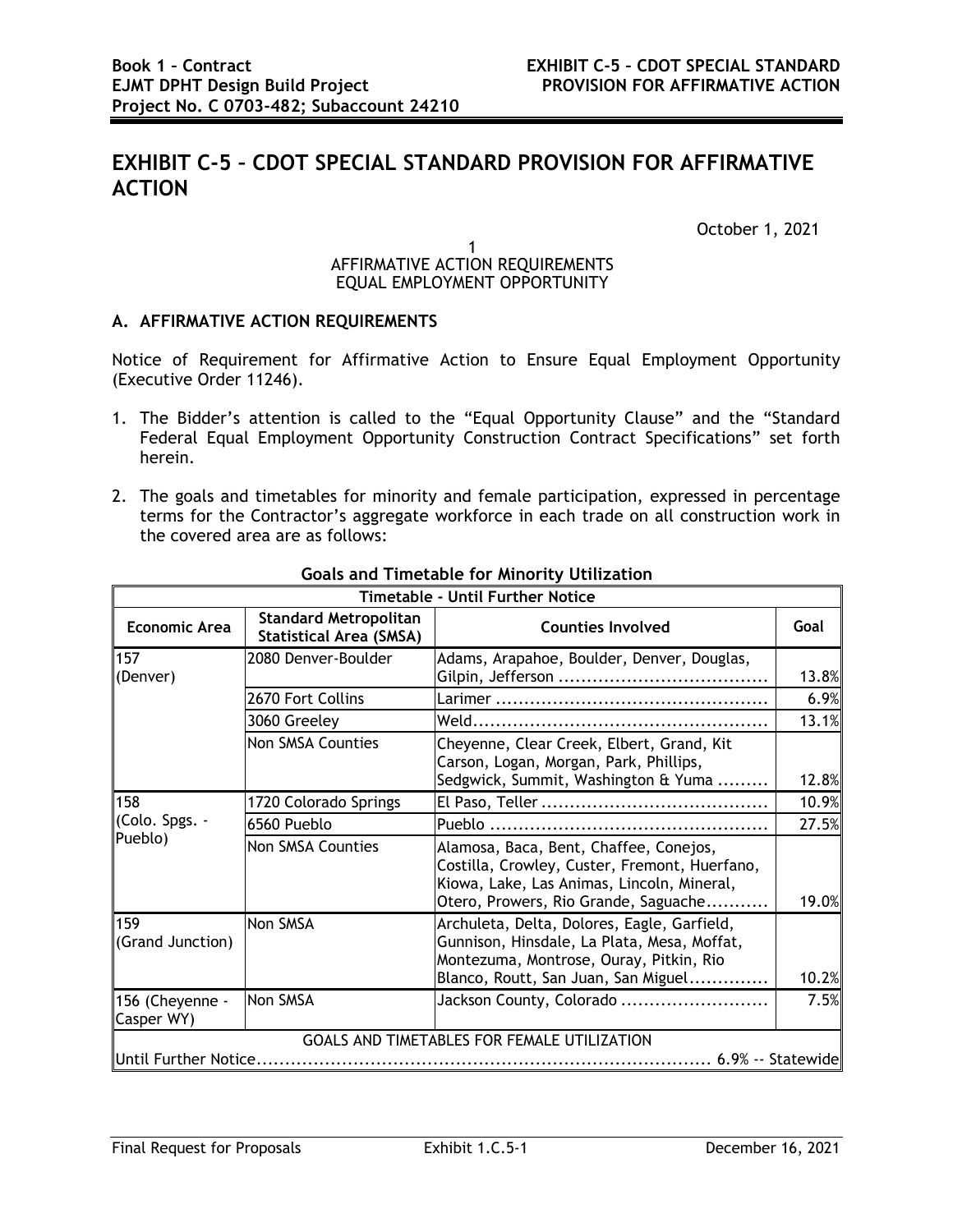#### 2 AFFIRMATIVE ACTION REQUIREMENTS EQUAL EMPLOYMENT OPPORTUNITY

These goals are applicable to all the Contractor's construction work (whether or not it is Federal or federally assisted) performed in the covered area. If the Contractor performs construction work in a geographical area located outside of the covered area, it shall apply the goals established for such geographical area where the work is actually performed. With regard to this second area, the Contractor also is subject to the goals for both its federally involved and non-federally involved construction.

The Contractor's compliance with the Executive Order and the regulations in 41 CFR Part 60-4 shall be based on its implementation of the Equal Opportunity Clause specific affirmative action obligations required by the specifications set forth in 41 CFR 60-4.3(a), and its efforts meet the goals established for the geographical area where the contract resulting form this solicitation is to be performed. The hours of minority and female employment and training must be substantially uniform throughout the length of the contract, and in each trade, and the Contractor shall make a good faith effort to employ minorities and women evenly on each of its projects. The transfer of minority or female employees or trainees from Contractor to Contractor or from project to project for the sole purpose of meeting the Contractor's goals shall be a violation of the contract, the Executive Order and the regulations in 41 CFR Par 60-4. Compliance with the goals will be measured against the total work hours performed.

- 3. The Contractor shall provide written notification to the Director of the Office of Federal Contract Compliance Programs within 10 working days of award of any construction subcontract in excess of \$10,000 at any tier for construction work under the contract resulting from this solicitation. The notification shall list the name, address and telephone number of the subcontractor; employer identification number; estimated dollar amount of the subcontract; estimated starting and completion dates of the subcontract; and the geographical area in which the contract is to be performed.
- 4. As used in this specification, and in the contract resulting from this solicitation, the "covered area" is the county or counties shown on the Invitation for Bids and on the plans. In cases where the work is in two or more counties covered by differing percentage goals, the highest percentage will govern.

#### **B. STANDARD FEDERAL EQUAL EMPLOYMENT OPPORTUNITY CONSTRUCTION CONTRACT SPECIFICATIONS**

Standard Federal Equal Employment Opportunity Construction Contract Specifications (Executive Order 11246).

- 1. As used in these Specifications:
	- a. "Covered area" means the geographical area described in the solicitation from which this contract resulted;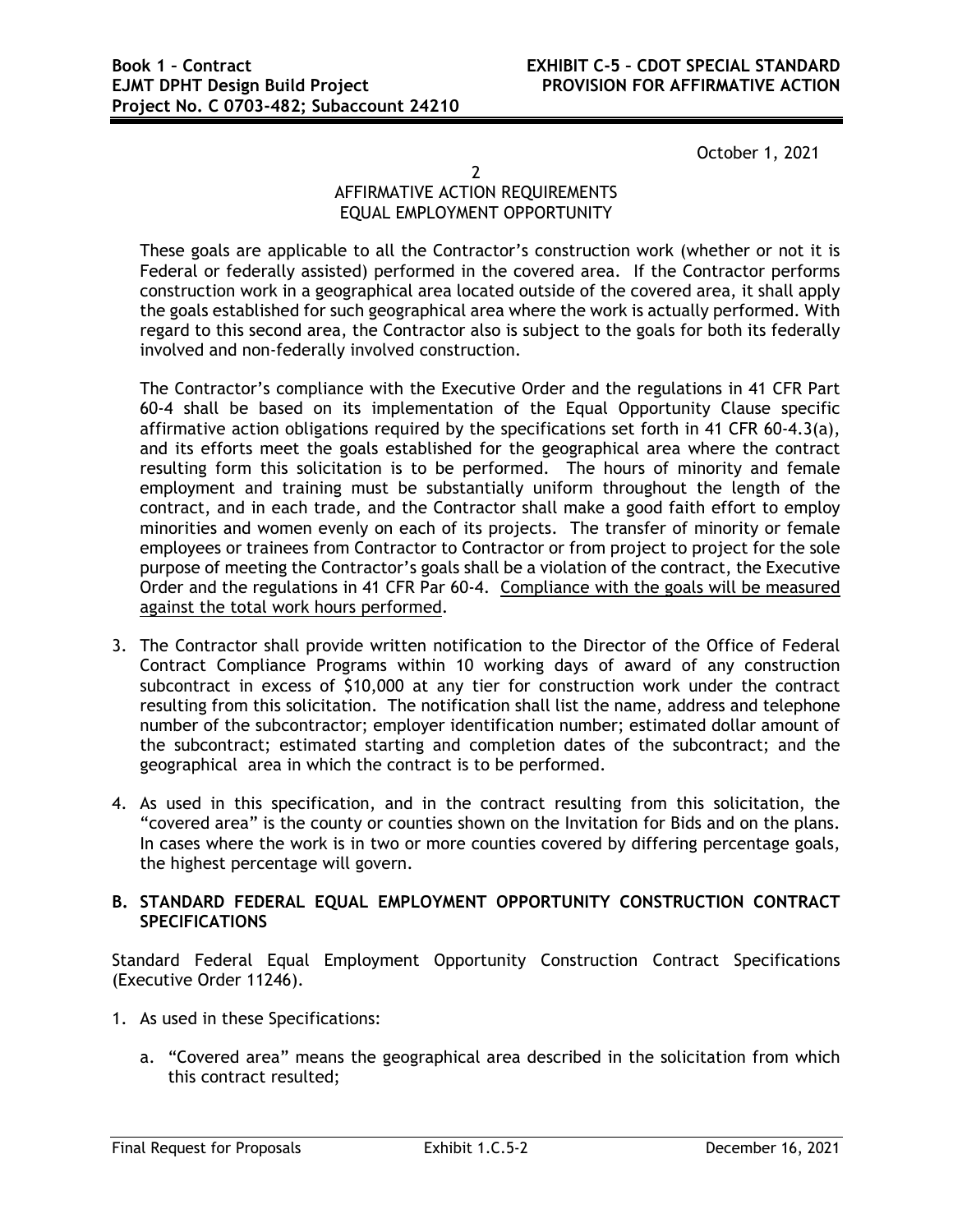- b. "Director" means Director, Office of Federal Contract Compliance Programs, United States Department of Labor, or any person to whom the Director delegates authority;
- c. "Employer identification number" means the Federal Social Security number used on the Employer's Quarterly Federal Tax Return, U.S. Treasury Department Form 941.
- d. "Minority" includes;
	- (i) Black (all persons having origins in any of the Black African racial groups not of Hispanic origin);
	- (ii) Hispanic (all persons of Mexican, Puerto Rican, Cuban, Central or South American or other Spanish Culture or origin, regardless of race);
	- (iii) Asian and Pacific Islander (all persons having origins in any of the original peoples of the Far East, Southeast Asia, the Indian Subcontinent, or the Pacific Islands); and
	- (iv) American Indian or Alaskan Native (all persons having origins in any of the original peoples of North America and maintaining identifiable tribal affiliations through membership and participation or community identification).
- 2. Whenever the Contractor, or any Subcontractor at any tier, subcontracts a portion of the work involving any construction trade, it shall physically include in each subcontract in excess of \$10,000 the provisions of these specifications and the Notice which contains the applicable goals for minority and female participation and which is set forth in the solicitations from which this contract resulted.
- 3. If the Contractor is participating (pursuant to 41 CFR 60-4.5) in a Hometown Plan approved by the U.S. Department of Labor in the covered area either individually or through an association, its affirmative action obligations on all work in the Plan area (including goals and timetables) shall be in accordance with that Plan for those trades which have unions participating in the Plan. Contractors must be able to demonstrate their participation in and compliance with the provisions of any such Hometown Plan. Each Contractor or Subcontractor participating in an approved Plan is individually required to comply with its obligations under the EEO clause, and to make a good faith effort to achieve each goal under the Plan in each trade in which it has employees. The overall good faith performance by other Contractors or Subcontractor toward a goal in an approved Plan does not excuse any covered Contractor's or Subcontractor's failure to take good faith efforts to achieve the Plan goals and timetables.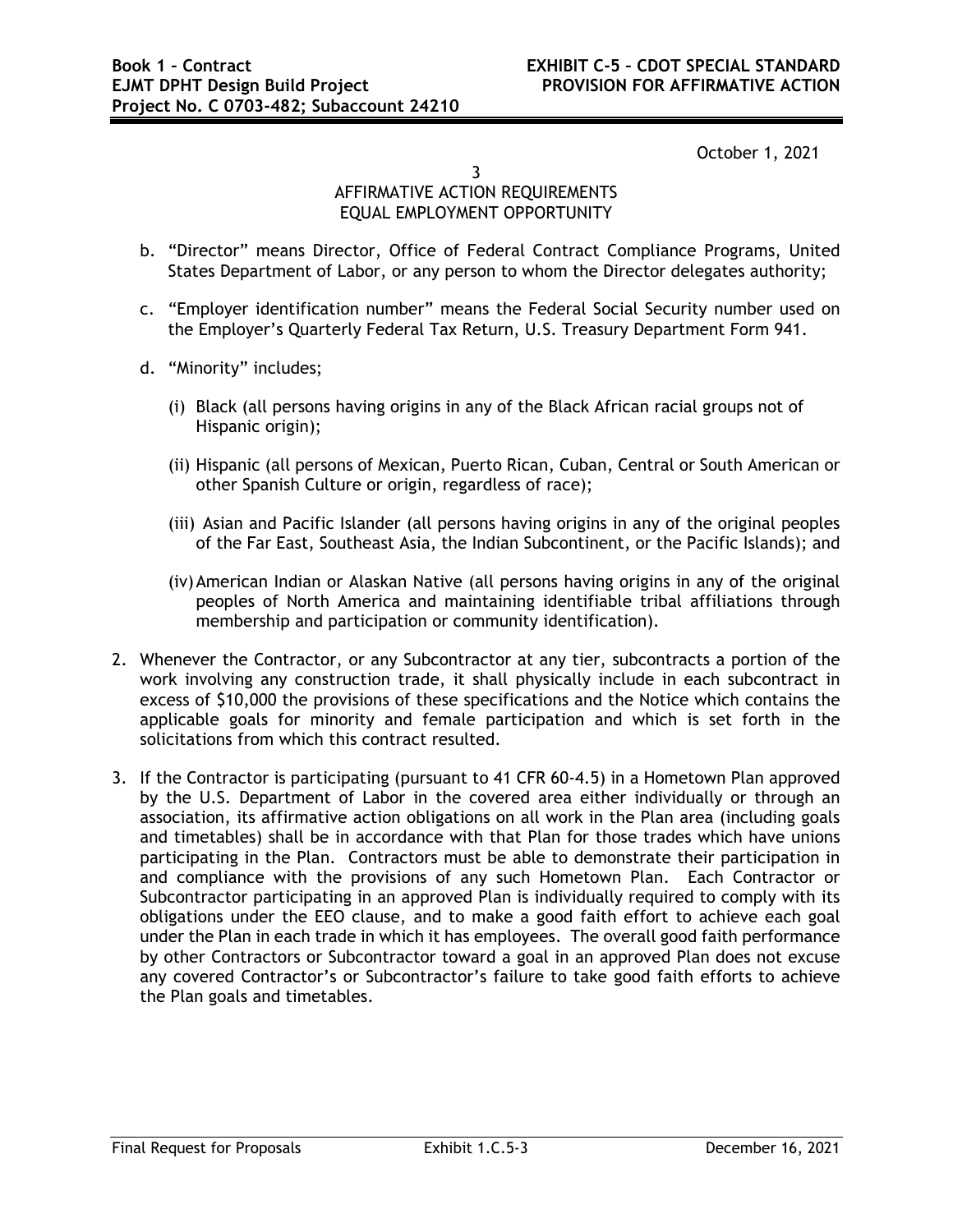- 4. The Contractor shall implement the specific affirmative action standards provided in paragraphs 7a through p of these specifications. The goals set forth in the solicitation from which this contract resulted are expressed as percentages of the total hours of employment and training of minority and female utilization the Contractor should reasonably be able to achieve in each construction trade in which it has employees in the covered area. Covered Construction contractors performing construction work in geographical areas where they do not have a Federal or federally assisted construction contract shall apply the minority and female goals established for the geographical area where the work is being performed. Goals are published periodically in the Federal Register in notice form, and such notices may be obtained from any office of Federal Contract Compliance Programs Office or from Federal procurement contracting officers. The Contractor is expected to make substantially uniform progress in meeting its goals in each craft during the period specified.
- 5. Neither the provisions of any collective bargaining agreement, nor the failure by a union with whom the Contractor has a collective bargaining agreement, to refer either minorities or women shall excuse the Contractor's obligations under these specifications, Executive Order 11246, or the regulations promulgated pursuant thereto.
- 6. In order for the nonworking training hours of apprentices and trainees to be counted in meeting the goals, such apprentices and trainees must be employed by the Contractor during the training period, and the Contractor must have made a commitment to employ the apprentices and trainees at the completion of their training, subject to the availability of employment opportunities. Trainees must be trained pursuant to training programs approved by the U.S. Department of Labor.
- 7. The Contractor shall take specific affirmative actions to ensure equal employment opportunity. The evaluation of the Contractor's compliance with these specifications shall be based upon its effort to achieve maximum results from its actions. The Contractor shall document these efforts fully, and shall implement affirmative action steps at least as extensive as the following;
	- a. Ensure and maintain a working environment free of harassment, intimidation, and coercion at all sites, and in all facilities at which the Contractor's employees are assigned to work. The Contractor, where possible, will assign two or more women to each construction project. The Contractor shall specifically ensure that all foremen, superintendents, and other on-site supervisory personnel are aware of and carry out the Contractor's obligation to maintain such a working environment, with specific attention to minority or female individuals working at such sites or in such facilities.
	- b. Establish and maintain a current list of minority and female recruitment sources, provide written notification to minority and female recruitment sources and to community organizations when the Contractor or its union have employment opportunities available, and maintain a record of the organization's responses.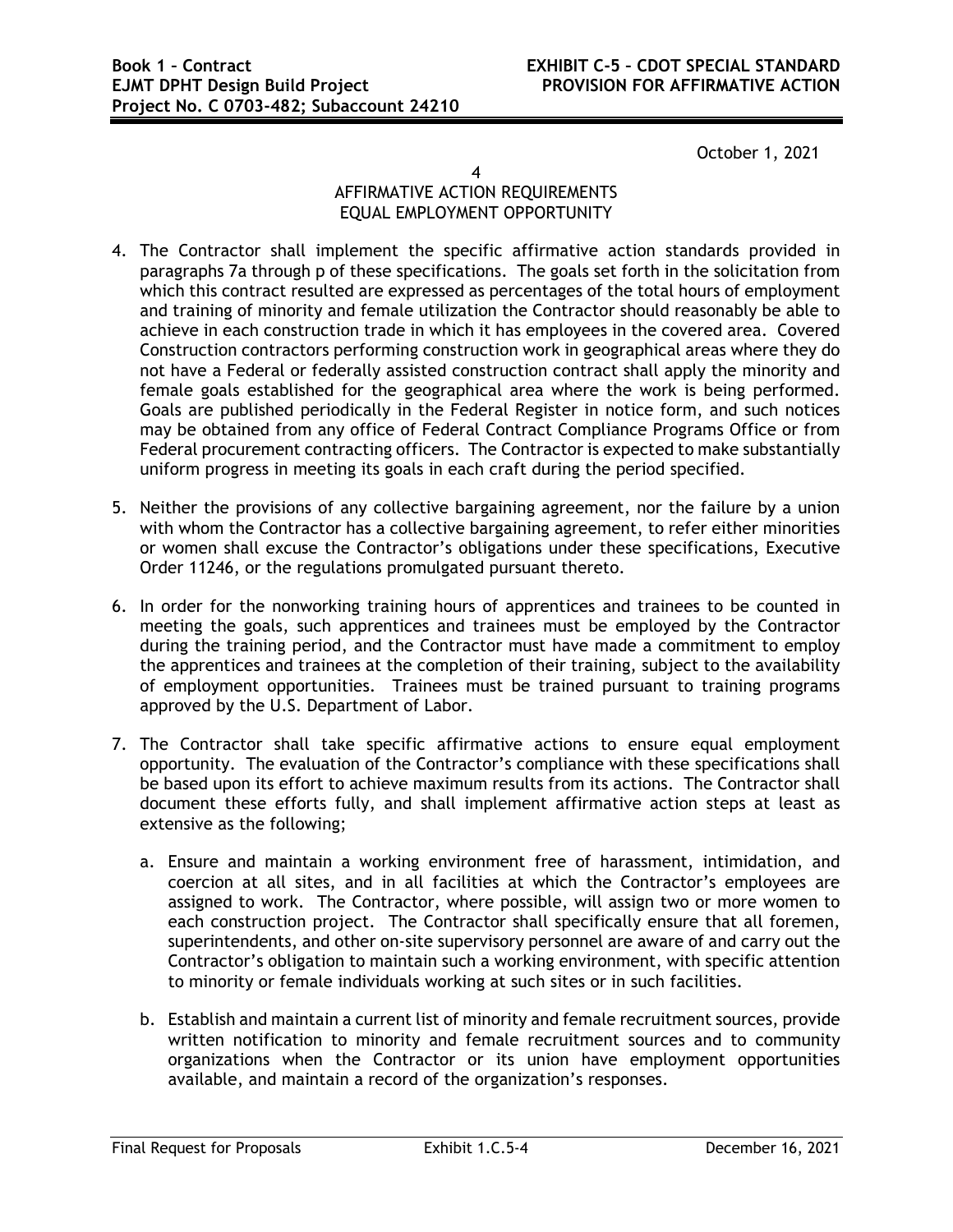- c. Maintain a current file of the names, addresses and telephone numbers of each minority and female off-the-street applicant and minority or female referral from a union, a recruitment source of community organization and of what action was taken with respect to each individual. If such individual was sent to the union hiring hall for referral and was not referred back to the Contractor by the union or, if referred, not employed by the Contractor, this shall be documented in the file with the reason therefor, along with whatever additional actions the Contractor may have taken.
- d. Provide immediate written notification to the Director when the union with which the Contractor has a collective bargaining agreement has not referred to the Contractor a minority person or woman sent by the Contractor, or when he Contractor has other information that the union referral process has impeded the Contractor's efforts to meet its obligations.
- e. Develop on-the-job training opportunities and/or participate in training programs for the area which expressly include minorities and women, including upgrading programs and apprenticeship and trainee programs relevant to the Contractor's employment needs, especially those programs funded or approved by the Department of Labor. The Contractor shall provide notice of these programs to the sources compiled under 7b above.
- f. Disseminate the Contractor's EEO policy by providing notice of the policy to unions and training programs and requesting their cooperation in assisting the Contractor in meeting its EEO obligations; by including it in any policy manual and collective bargaining agreement; by publicizing it in the company newspaper, annual report, etc., by specific review of the policy with all management personnel and with all minority and female employees at least once a year, and by posting the Contractor's EEO policy on bulletin boards accessible to all employees at each location where construction work is performed.
- g. Review, at least annually, the Contractor's EEO policy and affirmative action obligations under these specifications with all employees having any responsibility for hiring, assignment, layoff, termination or other employment decisions including specific review of these items with onsite supervisory personnel such as Superintendents, General Foreman, etc., prior to the initiation of construction work at any job site. A written record shall be made and maintained identifying the time and place of these meetings, persons attending, subject matter discussed, and disposition of the subject matter.
- h. Disseminate the Contractor's EEO policy externally by including it in any advertising in the news media, specifically including minority and female news media, and providing written notification to and discussing the Contractors and Subcontractors with whom the Contractor does or anticipates doing business.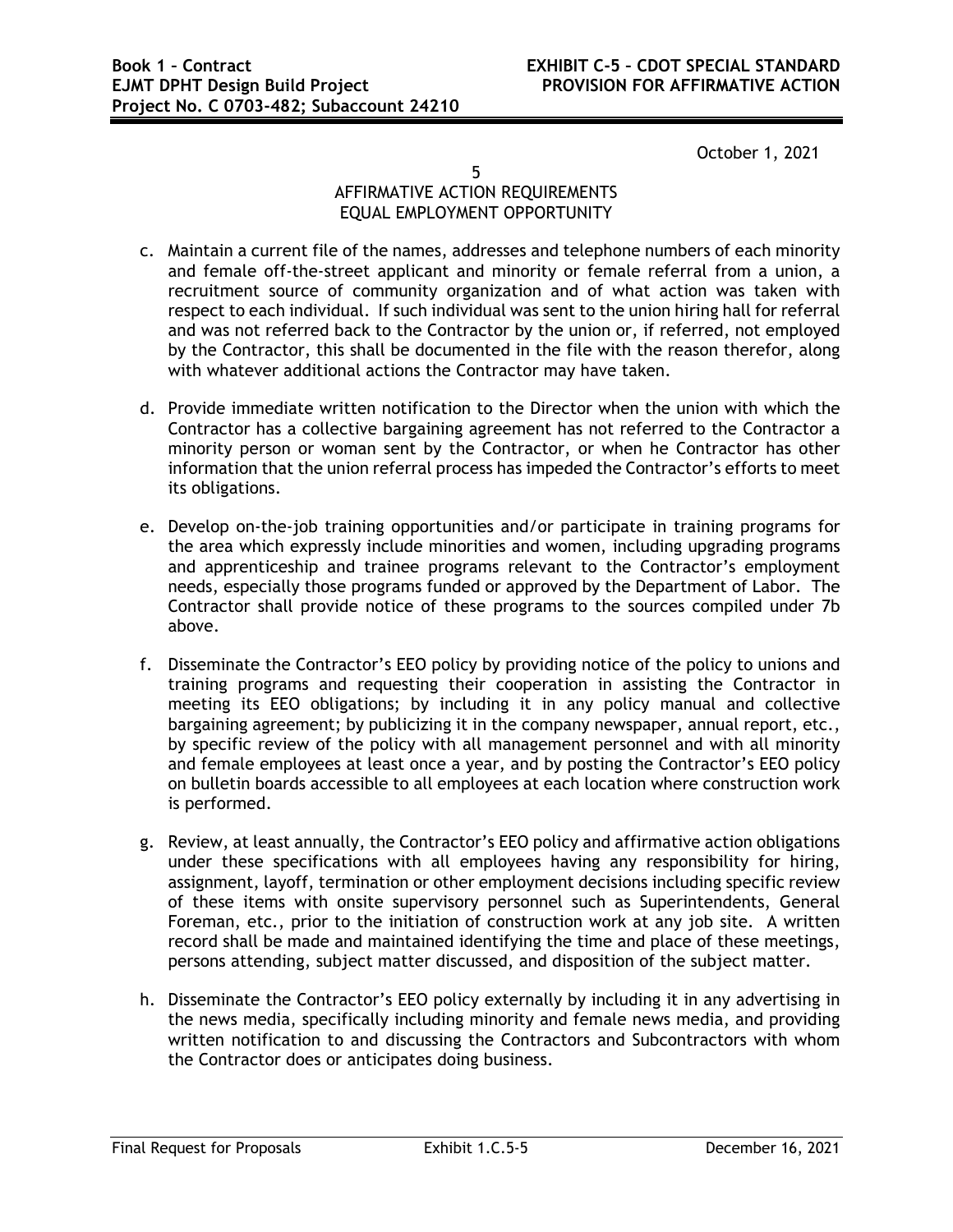- i. Direct its recruitment efforts, both oral and written, to minority, female and community organizations, to schools with minority and female students and to minority and female recruitment and training organizations serving the Contractor's recruitment area and employment needs. Not later than one month prior to the date for the acceptance of applications for apprenticeship or other training by any recruitment source, the Contractor shall send written notification to organizations such as the above, describing the openings, screening procedures, and tests to be used in the selection process.
- j. Encourage present minority and female employees to recruit other minority persons and women and, where reasonable, provide after school, summer and vacation employment to minority and female youth both on the site and in other areas of a Contractor's workforce.
- k. Validate all tests and other selection requirements where there is an obligation to do so under 41 CFR Part 60-3.
- l. Conduct, at least annually, an inventory and evaluation at least of all minority and female personnel for promotional opportunities and encourage these employees to seek or to prepare for, through appropriate training, etc. such opportunities.
- m. Ensure that seniority practices, job classifications, work assignments and other personnel practices, do not have a discriminatory effect by continually monitoring all personnel and employment related activities to ensure that the EEO policy and the Contractor's obligations under these specifications are being carried out.
- n. Ensure that all facilities and Contractor's activities are nonsegregated except that separate or single-user toilet and necessary changing facilities shall be provided to assure privacy between the sexes.
- o. Document and maintain a record of all solicitations of offers for subcontracts from minority and female construction contractors and suppliers, including circulation of solicitations to minority and female contractor associations and other business associations.
- p. Conduct a review, at least annually, of all supervisor's adherence to and performance under the Contractor's EEO policies and affirmative action obligation.
- 8. Contractors are encouraged to participate in voluntary associations which assist in fulfilling one or more of their affirmative action obligations (7a through p). The efforts of a contractor association, joint contractor-union contractor-community, or other similar group of which the Contractor is a member and participant, may be asserted as fulfilling any one or more of its obligations under 7a through p of these specifications provided that the Contractor actively participates in the group, makes every effort to assure that the group has a positive impact on the employment of minorities and women in the industry, ensures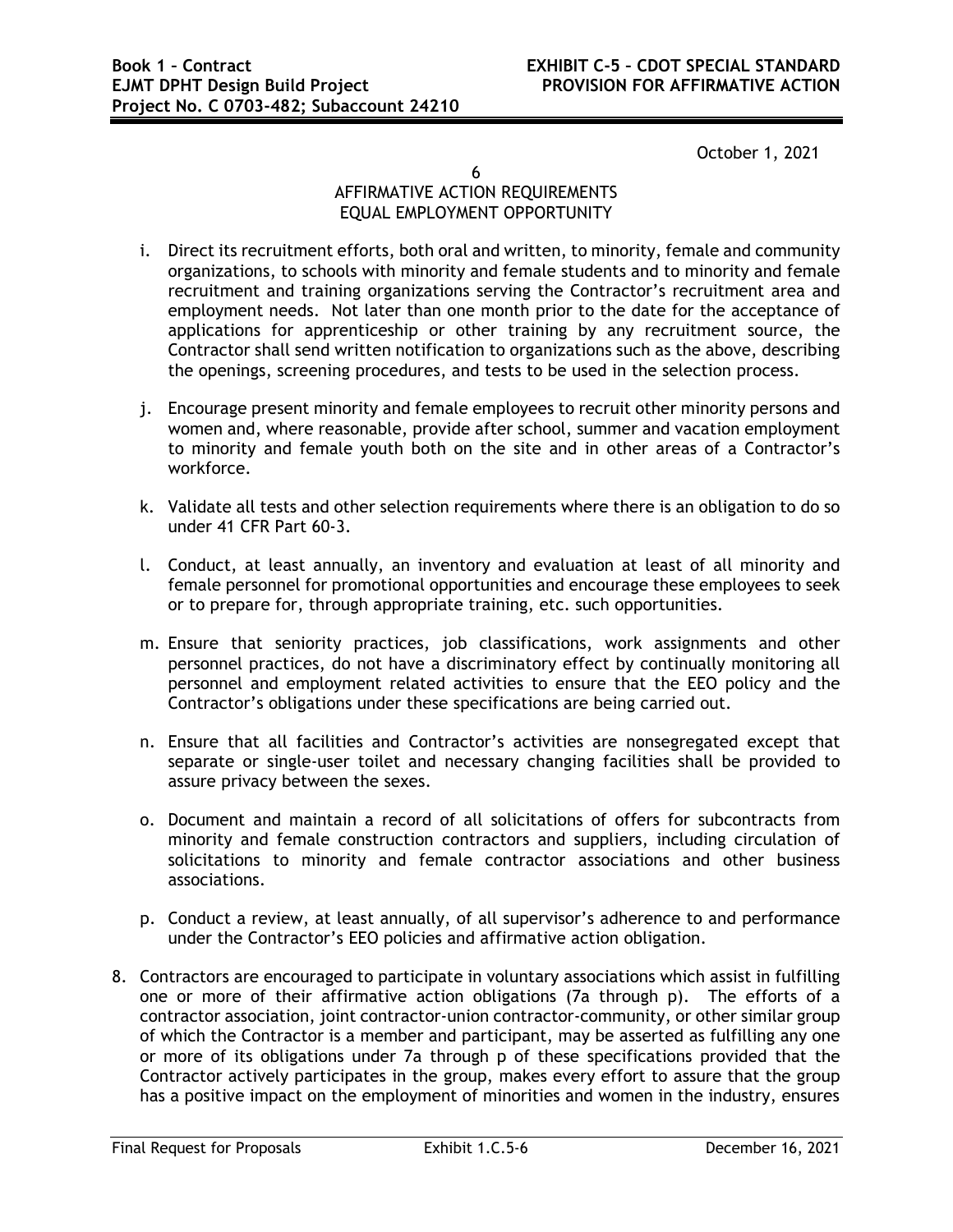#### 7 AFFIRMATIVE ACTION REQUIREMENTS EQUAL EMPLOYMENT OPPORTUNITY

that the concrete benefits of the program are reflected in the Contractor's minority and female workforce participation, makes a good faith effort to meet its individual goal and timetables, and can provide access to documentation which demonstrates the effectiveness of actions taken on behalf of the Contractor. The obligation to comply, however, is the Contractor's and failure of such a group to fulfill an obligation shall not be a defense for the Contractor's noncompliance.

- 9. A single goal for minorities and a separate single goal for women have been established. The Contractor, however, is required to provide equal employment opportunity and to take affirmative action for all minority groups, both male and female, and all women, both minority and non-minority. Consequently, the Contractor may be in violation of the Executive Order if a particular group is employed in a substantially disparate manner (for example, even thought the Contractor has achieved its goals for women generally, the Contractor may be in violation of the Executive Order if a specific minority group of women is underutilized).
- 10. The Contractor shall not use the goals and timetables or affirmative action standards to discriminate against any person because of race, color, religion, sex, or national origin.
- 11. The Contractor shall not enter into any Subcontract with any person or firm debarred from Government contracts pursuant to Executive Order 11246.
- 12. The Contractor shall carry out such sanctions and penalties for violation of these specifications and of the Equal Opportunity Clause, including suspension, termination and cancellation of existing subcontracts as may be imposed or ordered pursuant to Executive Order 11246, as amended, and its implementing regulations, by the Office of Federal Contract Compliance Programs. Any Contractor who fails to carry out such sanctions and penalties shall be in violation of these specifications and Executive Order 11246, as amended.
- 13 The Contractor in fulfilling its obligations under these specifications, shall implement specific affirmative action steps, at least as extensive as those standards prescribed in paragraph 7 of these specifications, so as to achieve maximum results from its efforts to ensure equal employment opportunity. If the Contractor fails to comply with the requirements of the Executive Order, the implementing regulations, or these specifications, the Director shall proceed in accordance with 41 CFR 60-4.8.
- 14. The Contractor shall designate a responsible official to monitor all employment related activity to ensure that the company EEO policy is being carried out, to submit reports relating to the provisions hereof as may be required by the Government and to keep records. Records shall at least include for each employee the name, address, telephone numbers, construction trade, union affiliation if any, employee identification number when assigned, social security number, race, sex, status (e.g., mechanic, apprentice, trainee, helper, or laborer), dates of changes in status, hours worked per week in the indicated trade, rate of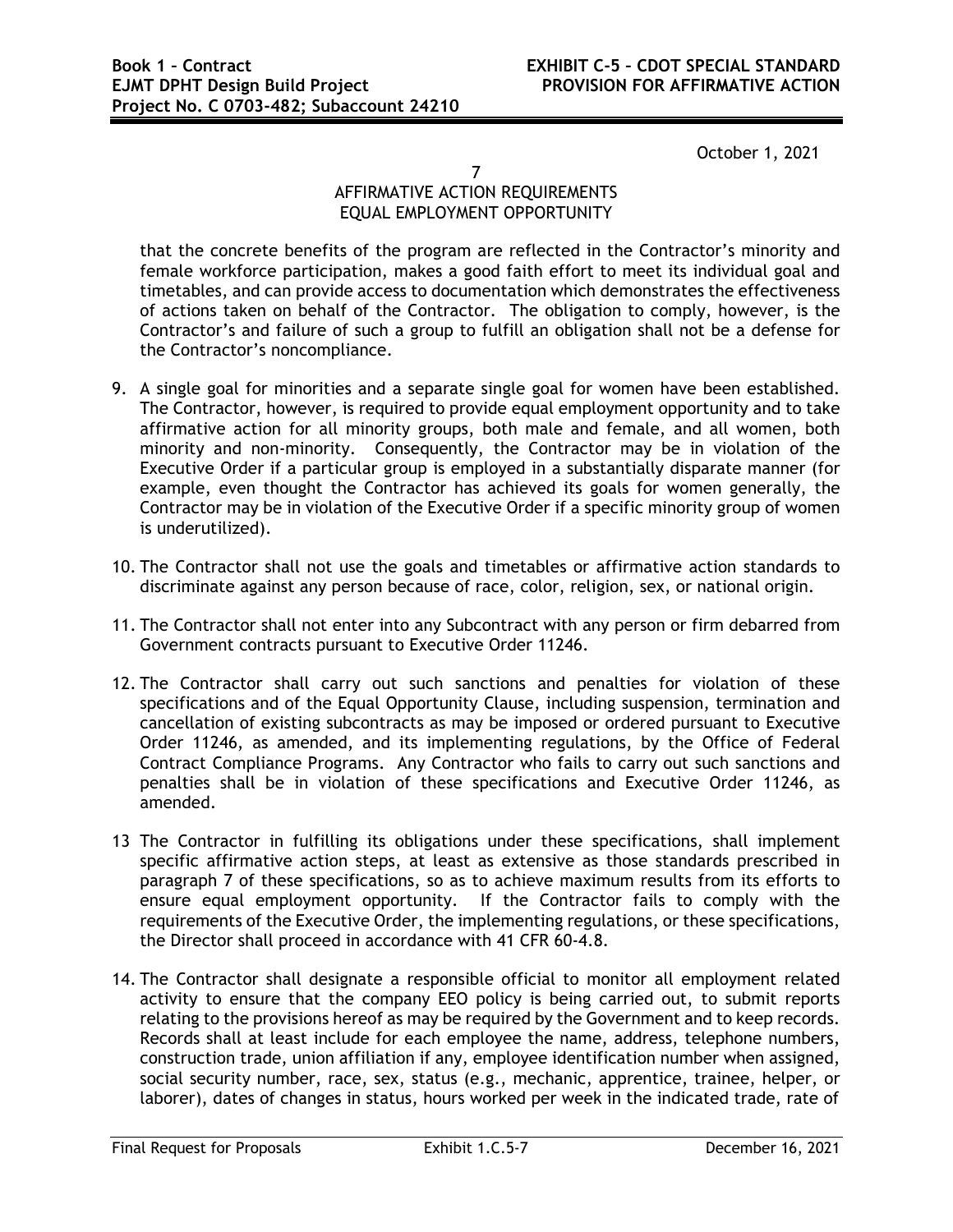#### 8 AFFIRMATIVE ACTION REQUIREMENTS EQUAL EMPLOYMENT OPPORTUNITY

pay, and locations at which the work was performed. Records shall be maintained in an easily understandable and retrievable form, however, to the degree that existing records satisfy this requirement, contractors shall not be required to maintain separate records.

 15. Nothing herein provided shall be construed as a limitation upon the application of other laws which establish different standards of compliance or upon application of requirements for the hiring of local or other area residents (e.g., those under the Public Works Employment Act of 1977 and the Community Development Block Grant Program).

### **C. SPECIFIC EQUAL EMPLOYMENT OPPORTUNITY RESPONSIBILITIES.**

- 1. *General.*
	- a. Equal employment opportunity requirements not to discriminate and to take affirmative action to assure equal employment opportunity as required by Executive Order 11246 and Executive Order 11375 are set forth in Required Contract. Provisions (Form FHWA 1273 or 1316, as appropriate) and these Special Provisions which are imposed pursuant to Section 140 of Title 23, U.S.C., as established by Section 22 of the Federal-Aid highway Act of 1968. The requirements set forth in these Special Provisions shall constitute the specific affirmative action requirements for project activities under this contract and supplement the equal employment opportunity requirements set forth in the Required Contract provisions.
	- b. The Contractor will work with the State highway agencies and the Federal Government in carrying out equal employment opportunity obligations and in their review of his/her activities under the contract.
	- c. The Contractor and all his/her subcontractors holding subcontracts not including material suppliers, of \$10,000 or more, will comply with the following minimum specific requirement activities of equal employment opportunity: (The equal employment opportunity requirements of Executive Order 11246, as set forth in Volume 6, Chapter 4, Section 1, Subsection 1 of the Federal-Aid Highway Program Manual, are applicable to material suppliers as well as contractors and subcontractors.) The Contractor will include these requirements in every subcontract of \$10,000 or more with such modification of language as is necessary to make them binding on the subcontractor.
- 2. *Equal Employment Opportunity Policy*. The Contractor will accept as his operating policy the following statement which is designed to further the provision of equal employment opportunity to all persons without regard to their race, color, religion, sex, or national origin, and to promote the full realization of equal employment opportunity through a positive continuing program;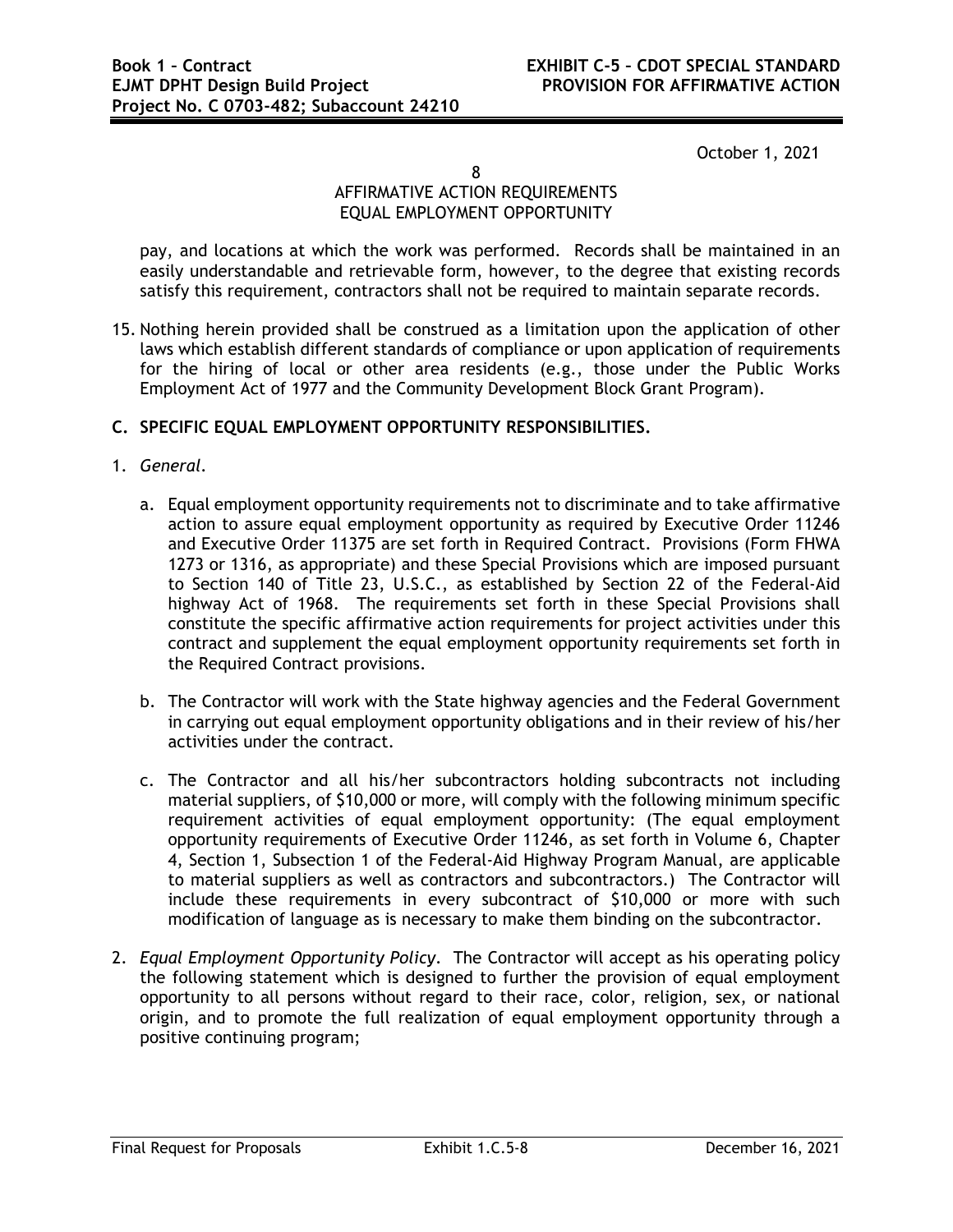#### 9 AFFIRMATIVE ACTION REQUIREMENTS EQUAL EMPLOYMENT OPPORTUNITY

It is the policy of this Company to assure that applicants are employed, and that employees are treated during employment, without regard to their race, religion, sex, color, or national origin. Such action shall include; employment, upgrading, demotion, or transfer; recruitment or recruitment advertising; layoff or termination; rates of pay or other forms of compensation; and selection for training, including apprenticeship, preapprenticeship, and/or on-the-job training.

- 3. *Equal Employment Opportunity Officer*. The Contractor will designate and make known to the State highway agency contracting officers and equal employment opportunity officer (herein after referred to as the EEO Officer) who will have the responsibility for an must be capable of effectively administering and promoting an active contractor program of equal employment opportunity and who must be assigned adequate authority and responsibility to do so.
- 4. *Dissemination of Policy*.
	- a. All members of the Contractor's staff who are authorized to hire, supervise, promote, and discharge employees, or who recommend such action, or who are substantially involved in such action, will be made fully cognizant of, and will implement, the Contractor's equal employment opportunity policy and contractual responsibilities to provide equal employment opportunity in each grade and classification of employment. To ensure that the above agreement will be met, the following actions will be taken as a minimum;
		- (1) Periodic meetings of supervisory and personnel office employees will be conducted before the start of work and then not less often than once every six months, at which time the Contractor's equal employment opportunity policy and its implementation will be reviewed and explained. The meetings will be conducted by the EEO Officer or other knowledgeable company official.
		- (2) All new supervisory or personnel office employees will be given a thorough indoctrination by the EEO Officer or other knowledgeable company official, covering all major aspects of the Contractor's equal employment opportunity obligations within thirty days following their reporting for duty with the Contractor.
		- (3) All personnel who are engaged in direct recruitment for the project will be instructed by the EEO Officer or appropriate company official in the Contractor's procedures for locating and hiring minority group employees.
	- b. In order to make the Contractor's equal employment opportunity policy known to all employees, prospective employees and potential sources of employees, i.e., schools, employment agencies, labor unions (where appropriate), college placement officers, etc., the Contractor will take the following actions: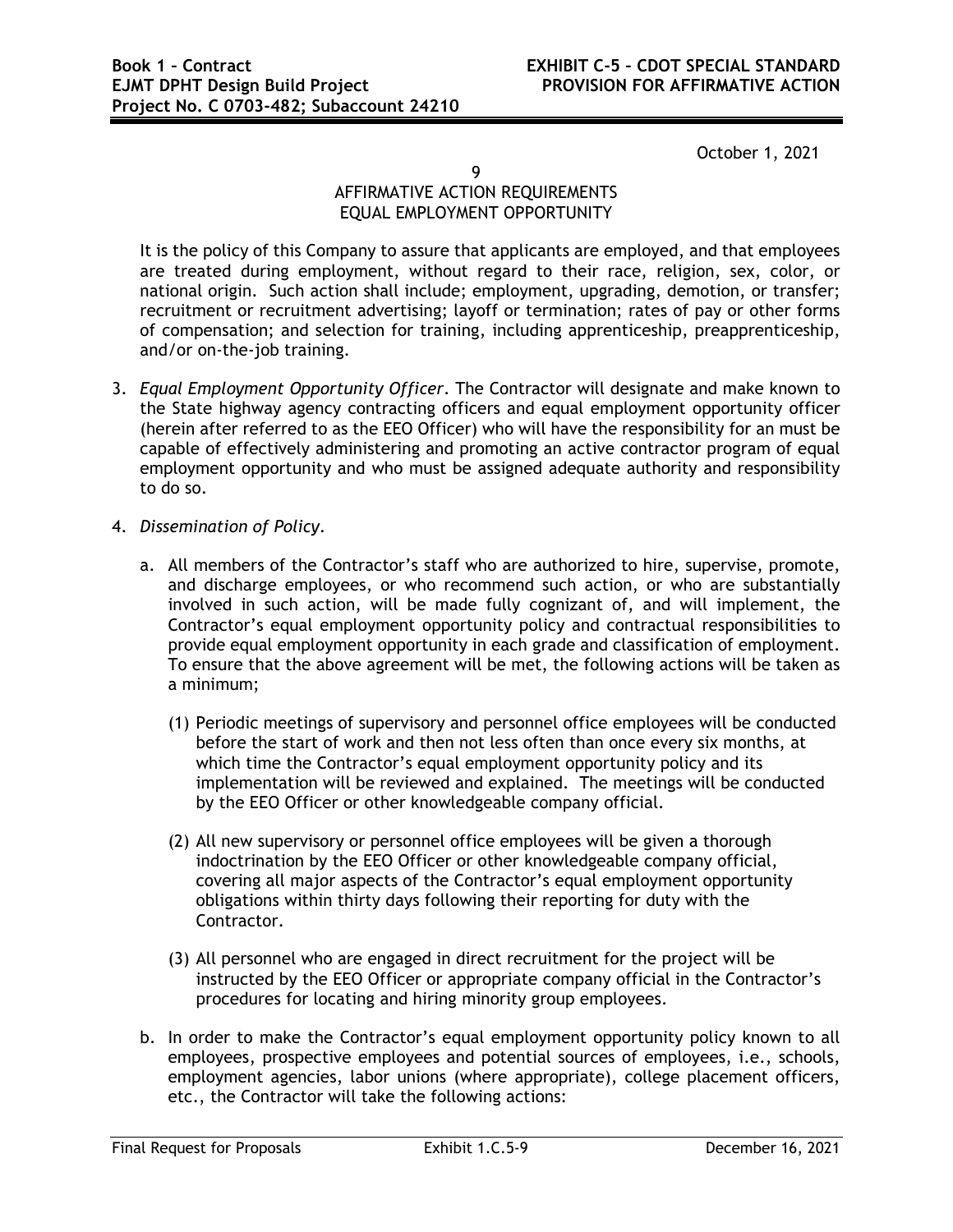#### 10 AFFIRMATIVE ACTION REQUIREMENTS EQUAL EMPLOYMENT OPPORTUNITY

- (1) Notices and posters setting forth the Contractor's equal employment opportunity policy will be placed in areas readily accessible to employees, applicants for employment and potential employees.
- (2) The Contractor's equal employment opportunity policy and the procedures to implement such policy will be brought to the attention of employees by means of meetings, employee handbooks, or other appropriate means.
- 5. *Recruitment*.
	- a. When advertising for employees, the Contractor will include in all advertisements for employees the notation; "An Equal Opportunity Employer." All such advertisements will be published in newspapers or other publications having a large circulation among minority groups in the area from which the project work force would normally be derived.
	- b. The Contractor will, unless precluded by a valid bargaining agreement, conduct systematic and direct recruitment through public and private employee referral sources likely to yield qualified minority group applicants, including, but not limited to, State employment agencies, schools, colleges and minority group organizations. To meet this requirement, the Contractor will, through his EEO Officer, identify sources of potential minority group employees, and establish with such identified sources procedures whereby minority group applicants may be referred to the Contractor for employment consideration.

In the event the Contractor has a valid bargaining agreement providing for exclusive hiring hall referrals, he is expected to observe the provisions of that agreement to the extent that the system permits the Contractor's compliance with equal employment opportunity contract provisions. (The U.S. Department of Labor has held that where implementation of such agreements have the effect of discriminating against minorities or women, or obligates the Contractor to do the same, such implementation violates Executive Order 11246, as amended.)

- c. The Contractor will encourage his present employees to refer minority group applicants for employment by posting appropriate notices or bulletins in areas accessible to all such employees. In addition, information and procedures with regard to referring minority group applicants will be discussed with employees.
- 6. *Personnel Actions*. Wages, working conditions, and employee benefits shall be established and administered, and personnel actions of every type, including hiring, upgrading, promotion, transfer, demotion, layoff, and termination, shall be taken without regard to race, color, religion, sex, or national origin. The following procedures shall be followed;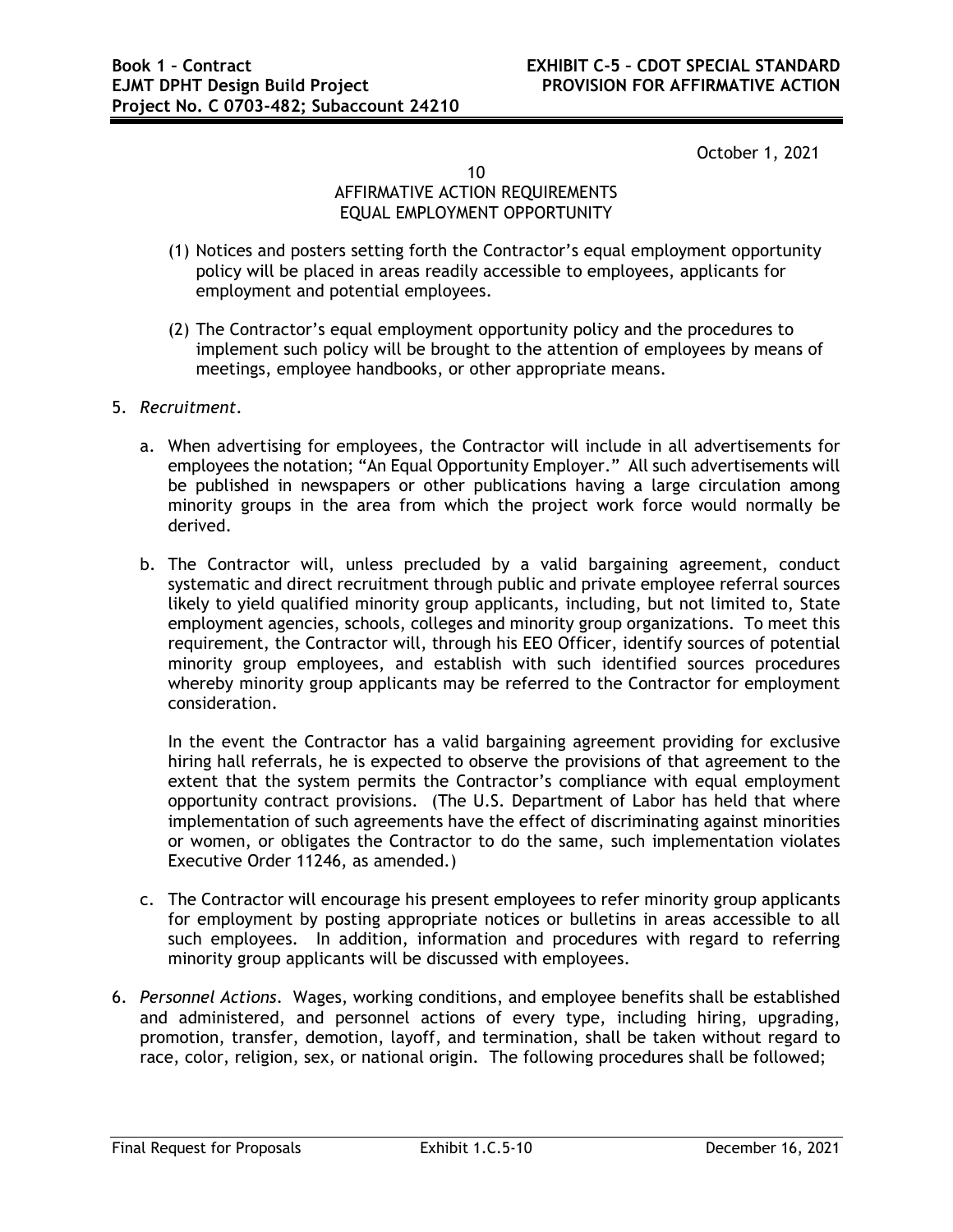- a. The Contractor will conduct periodic inspections of project sites to insure that working conditions and employee facilities do not indicate discriminatory treatment of project site personnel.
- b. The Contractor will periodically evaluate the spread of wages paid within each classification to determine any evidence of discriminatory wage practices.
- c. The Contractor will periodically review selected personnel actions in depth to determine whether there is evidence of discrimination. Where evidence is found, the Contractor will promptly take corrective action. If the review indicates that the discrimination may extend beyond the actions reviewed, such corrective action shall include all affected persons.
- d. The Contract will promptly investigate all complaints of alleged discrimination made to the Contractor in connection with his obligations under this contract, will attempt to resolve such complaints, and will take appropriate corrective action within a reasonable time. If the investigation indicates that the discrimination may affect persons other than the complainant, such corrective action shall include such other persons. Upon completion of each investigation, the Contractor will inform every complainant of all of his avenues of appeal.
- 7. *Training and Promotion*.
	- a. The Contractor will assist in locating, qualifying, and increasing the skills of minority group and women employees, and applicants for employment.
	- b. Consistent with the Contractor's work force requirements and as permissible under Federal and State regulations, the Contractor shall make full use of training programs, i.e., apprenticeship, and on-the-job training programs for the geographical area of contract performance. Where feasible, 25 percent of apprentices or trainees in each occupation shall be in their first year of apprenticeship or training.
	- c. The Contractor will advise employees and applicants for employment of available training programs and entrance requirements for each.
	- d. The Contractor will periodically review the training and promotion potential of minority group and women employees and will encourage eligible employees to apply for such training and promotion.
- 8. *Unions*. If the Contractor relies in whole or in part upon unions as a source of employees, the Contractor will use his/her best efforts to obtain the cooperation of such unions to increase opportunities for minority groups and women with the unions, and to effect referrals by such unions of minority and female employees. Actions by the Contractor either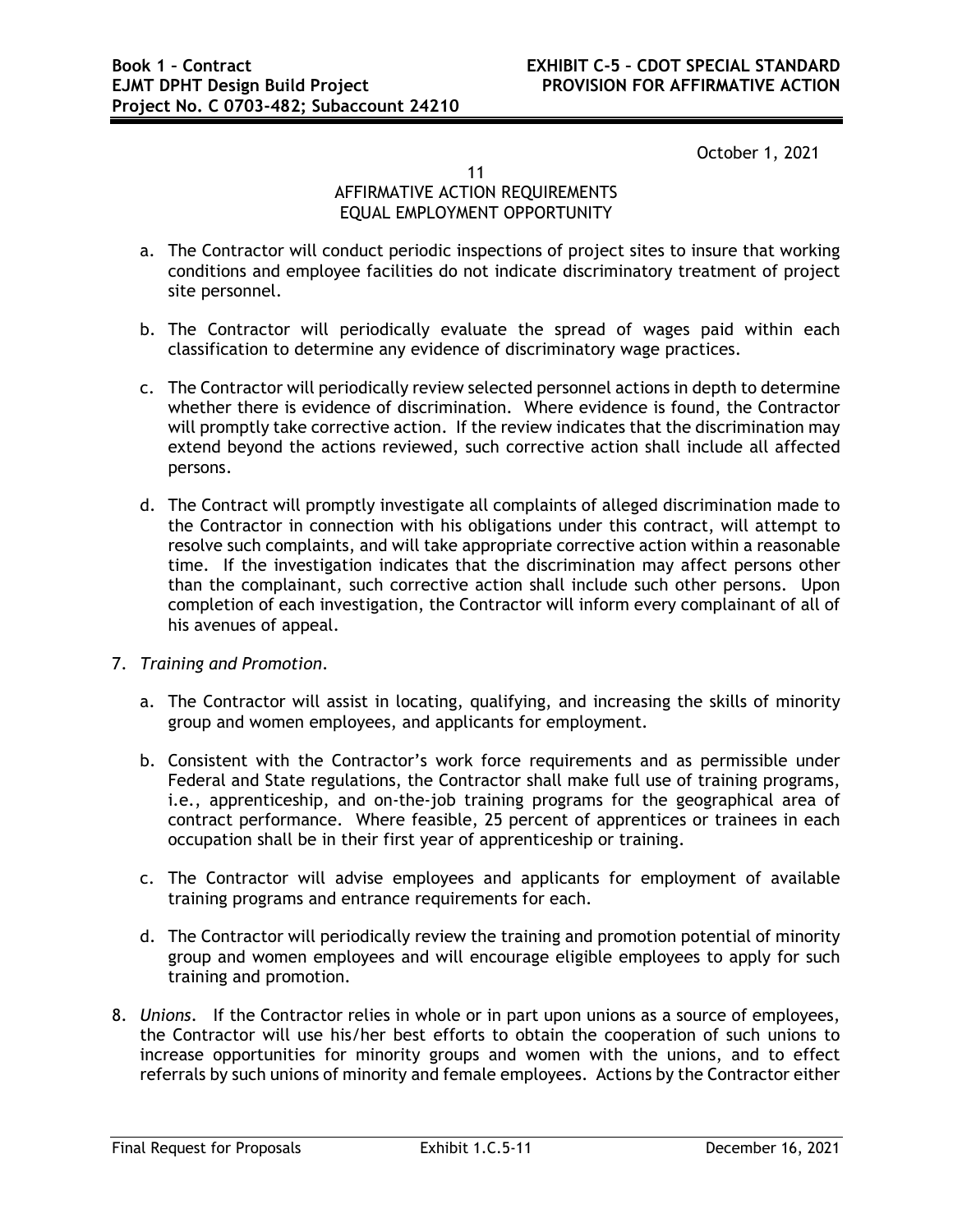#### 12 AFFIRMATIVE ACTION REQUIREMENTS EQUAL EMPLOYMENT OPPORTUNITY

directly or thorough a contractor's association acting as agent will include the procedures set forth below:

- a. The Contractor will use best efforts to develop, in cooperation with the unions, joint training programs aimed toward qualifying more minority group members and women for membership in the unions and increasing the skills of minority group employees and women so that they may qualify for higher paying employment.
- b. The Contractor will use best efforts to incorporate an equal employment opportunity clause into each union agreement to the end that such union will be contractually bound to refer applicants without regard to their race, color, religion, sex, or national origin.
- c. The Contractor is to obtain information as to the referral practices and policies of the labor union except that to the extent such information is within the exclusive possession of the labor union and such labor union refuses to furnish such information to the Contractor, the Contractor shall so certify to the State highway department and shall set forth what efforts have been made to obtain such information.
- d. In the event the union is unable to provide the Contractor with a reasonable flow of minority and women referrals within he time limit set forth in the collective bargaining agreement, the Contractor will, through independent recruitment efforts, fill the employment vacancies without regard to race, color, religion , sex or national origin; making full efforts to obtain qualified and/or qualifiable minority group persons and women. (The U.S. Department of Labor has held that it shall be no excuse that the union with which the Contractor has a collective bargaining agreement providing for exclusive referral failed to refer minority employees.) In the event the union referral practice prevents the Contractor from meeting the obligations pursuant to Executive Order 11246, as amended, and these special provisions, such Contractor shall immediately notify the State highway agency.
- 9. *Subcontracting*.
	- a. The Contractor will use his best efforts to solicit bids from and to utilize minority group subcontractors or subcontractors with meaningful minority group and female representation among their employees. Contractors shall obtain lists of minority-owned construction firms from State highway agency personnel.
	- b. The Contractor will use his best efforts to ensure subcontractor compliance with their equal employment opportunity obligations.